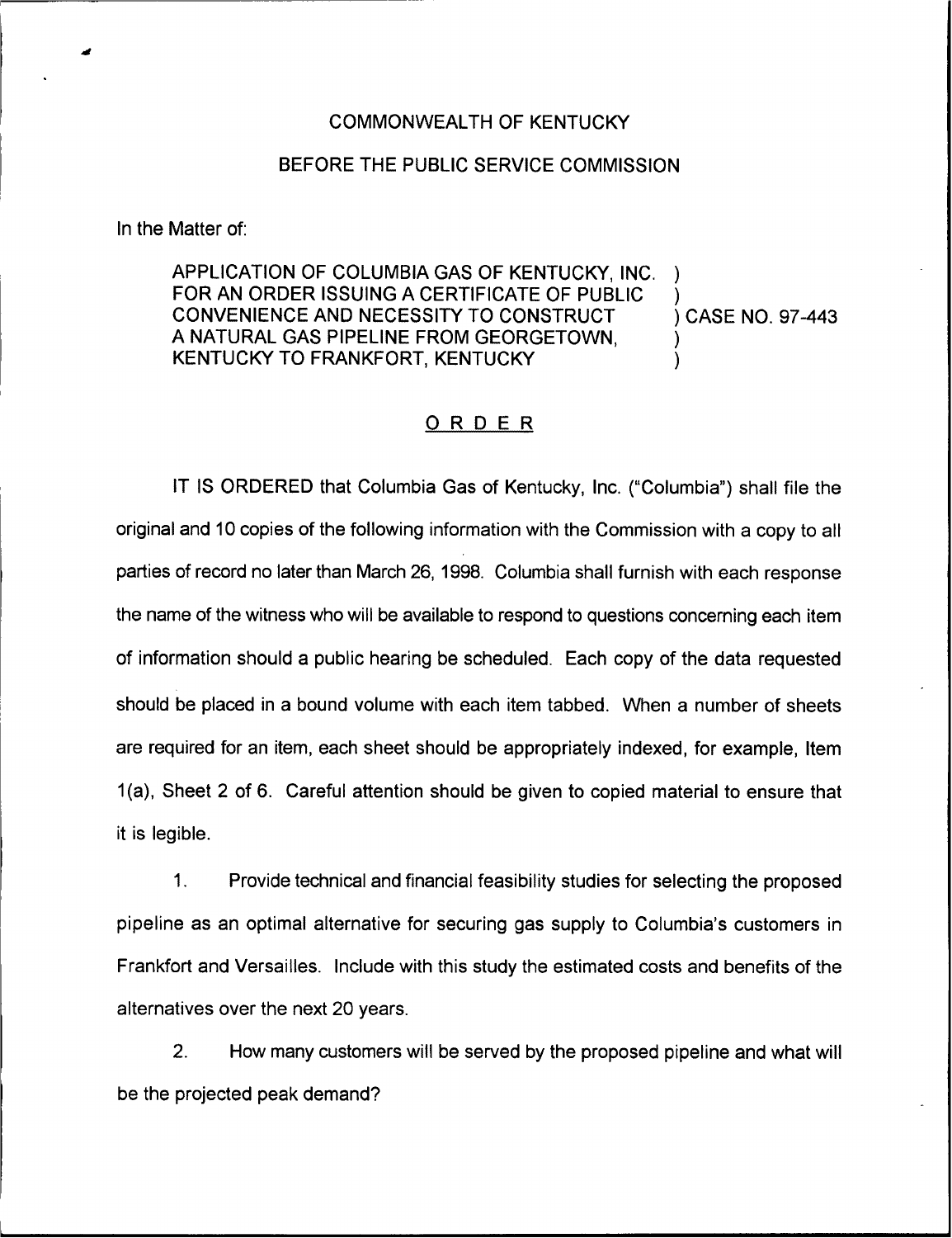3. Provide a topographical map showing the route and easement requirements for the proposed pipeline.

4. Identify the source of gas which will be delivered into the proposed pipeline.

5. Identify the potential industrial customers who will receive gas from the proposed pipeline. Quantify the estimated gas consumption of each industrial customer.

6. Identify the potential bottlenecks for delivering maximum capacity of natural gas through the proposed pipeline. Provide a time schedule for future projects to overcome the bottlenecks in transporting gas through the proposed pipeline. Estimate the costs that will be incurred at each stage of the project.

7. Explain how Columbia customers are going to benefit from the proposed pipeline.

8. Provide copies of bid documents and construction specifications which will be tendered to the construction contractors.

9. Provide information about securing the rights-of-way along the route selected for the proposed pipeline.

10. Provide the preliminary construction schedule for the proposed pipeline.

11. Provide drawings for the pig launchers and receivers.

12. Provide drawings for road and creek crossings.

13. Are the main valves on the proposed transmission pipeline to be manually operated? Explain if any safety shutoff devices or remotely operated valves have been considered for the proposed pipeline.

14. Refer to sheet No. 2 of the pipeline route. The drawing shows some 90 degree elbows. Is the pipeline designed for the passage of smart pigs? Explain.

 $-2-$